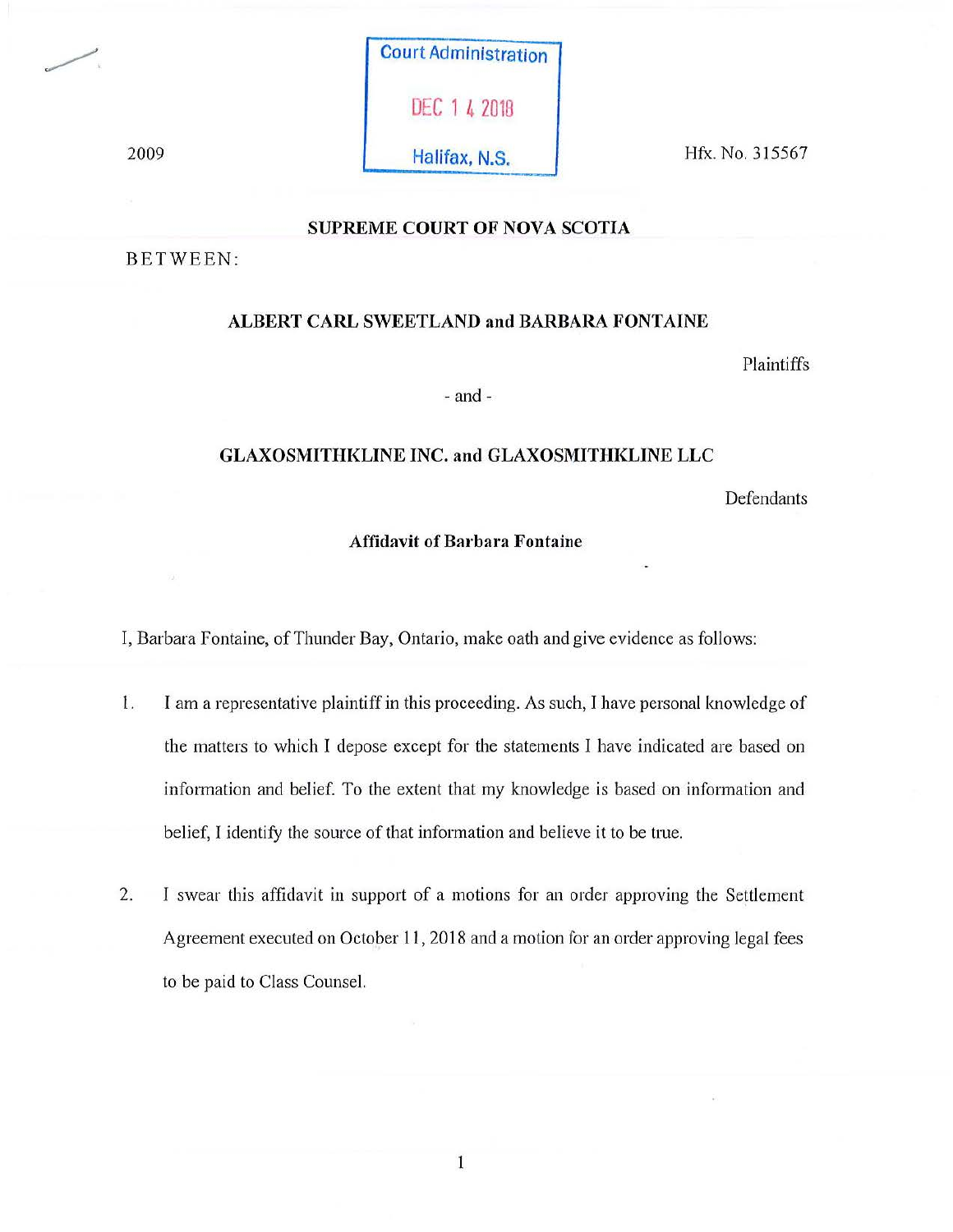# **Background**

- 3. On October 2, 2011, my late husband Richard Fontaine and I retained Siskinds LLP to advance Richard's claim arising from Avandia use as a litigant in individual litigation or as a member of a class proceeding.
- 4. In August 2018, I was advised the parties had reached a national Settlement Agreement to resolve all claims for damages due in any way to the use of Avandia by (a) all persons in Canada, including their estates, who were prescribed and ingested Avandia (the "Primary Class"); and (b) the spouses (including common-law spouses and same-sex spouses), children, grandchildren, parents, grandparents and siblings of the deceased members. of the Primary Class (the "Family Class"). I was advised that Richard was a member of the Primary Class and that I was member of the Family Class.
- 5. On October 10, 2018, I swore an affidavit in support of the Plaintiffs' motion in the within action to amend the Second Amended Notice of Action and Statement of Claim and to amend the Certification Order issued on December 7, 2017, to reflect my appointment as a Representative Plaintiff for the certified Family Class.
- 6. By Order dated October 23, 2018, I was appointed as a Representative Plaintiff for the certified Family Class.
- 7. On December 5, 2018, I signed a revised contingency fee agreement and indemnity agreement with Siskinds LLP reflective of my role as a Representative Plaintiff.